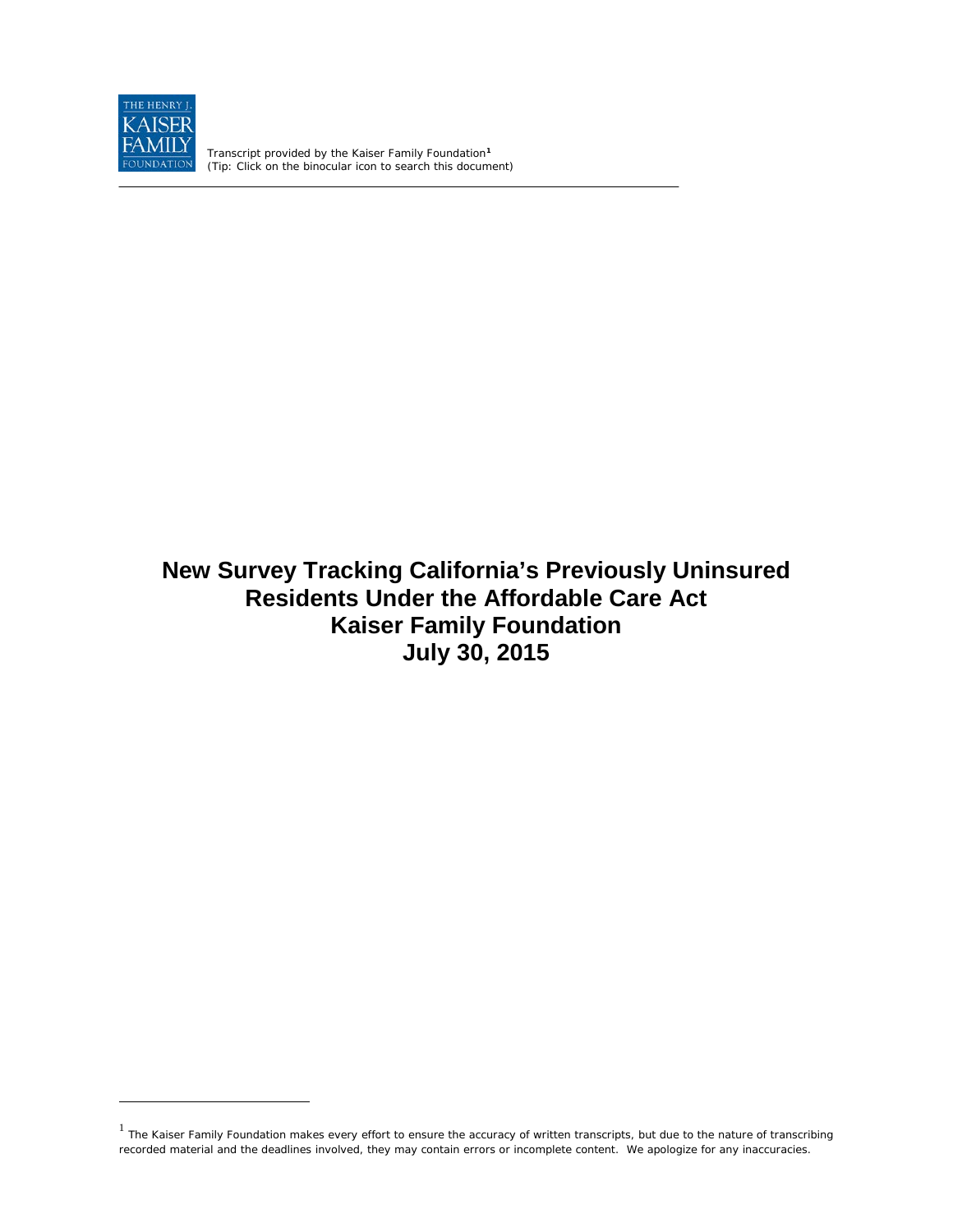**2**

[START RECORDING]

**MOLLYANN BRODIE:** Hello, welcome everyone and thanks for joining us today. I am Molly Brodie and I lead The Public Opinion and Survey Research work at the Kaiser Family Foundation. I am joined here today by Bianca DiJulio who is our Associate Director of Public Opinion and Survey Research and Larry Levitt, our Senior Vice President and the Co-Executive Director of The Program for the Study of Health Reform and Private Insurance. The plan for me today is that I and Bianca will walk you through the charts pretty quickly. We want to leave a plenty of time for your questions and for any discussion that you want to have.

With that why do not we get started, if you look at your screen, you should see a timeline and this just gives us some background and sets the context for this project. It really is a truly unique project and one that sheds tremendous light on what is happening with the uninsured in California as the ACA is implemented. By tracking a randomly selected representative group of uninsured Californians who had no insurance prior to the ACA, we are able to watch what happens to the uninsured as the ACA gets implemented over time. This chart was just our best effort to try to explain to you where we are on the project. Our first round of surveys happened before the first open enrolment period, Wave 1, and that was

<sup>&</sup>lt;sup>1</sup> The Kaiser Family Foundation makes every effort to ensure the accuracy of written transcripts, but due to the nature of transcribing recorded material and the deadlines involved, they may contain errors or incomplete content. We apologize for any inaccuracies.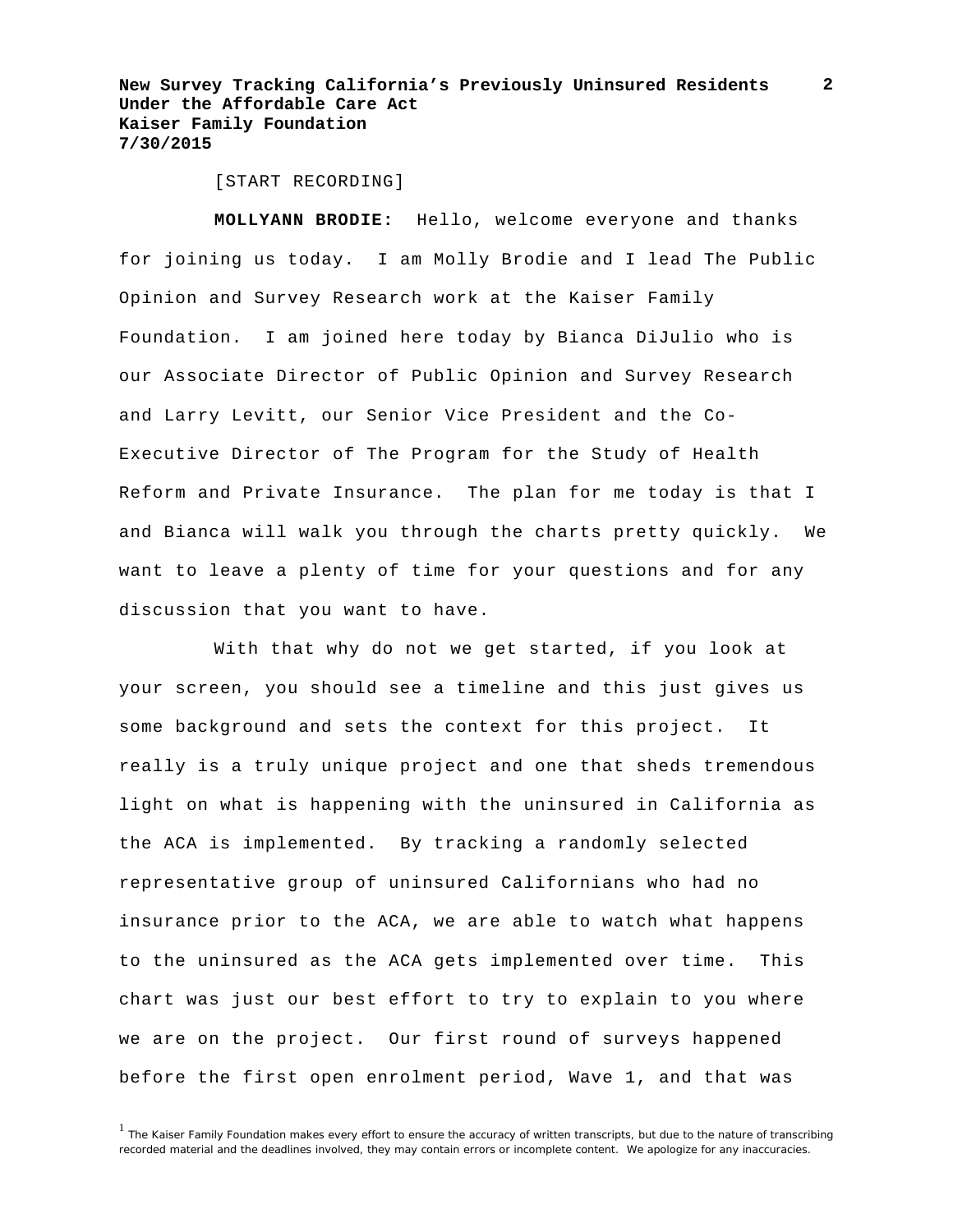with a randomly selected group of Californians, 2000 of them. Then we watched open enrolment enfold and we went back to each and every one of those survey participants at Wave 2 to find out whether they had got an insurance or not got an insurance and what some of their experiences had been in that open enrolment period, what some of the challenges still remained. We subsequently all watched as the second open enrolment period happened earlier this year and then we went back in the field and again called those respondents back to find out what is happening to them now and it allowed us to shed light on where they are, some of the dynamics of health insurance coverage and where the challenges still remain as California continues to implement the ACA.

Turning to the next slide, this is a take-home message; at Wave 1, 100-percent of the respondents were uninsured; at Wave 2, after the first open enrolment period we found that 58 percent of that group had gained insurance and now after the second open enrolment period we see that is around to 68 percent, leaving 32-percent as remaining uninsured in California. If we turn to the next chart, we can see where people are getting their coverage and I think this clearly points out where the various expansion provisions in the ACA play their role. Thirty four-percent of the initially uninsured have received their coverage now through the Medi-Cal

**3**

<sup>&</sup>lt;sup>1</sup> The Kaiser Family Foundation makes every effort to ensure the accuracy of written transcripts, but due to the nature of transcribing recorded material and the deadlines involved, they may contain errors or incomplete content. We apologize for any inaccuracies.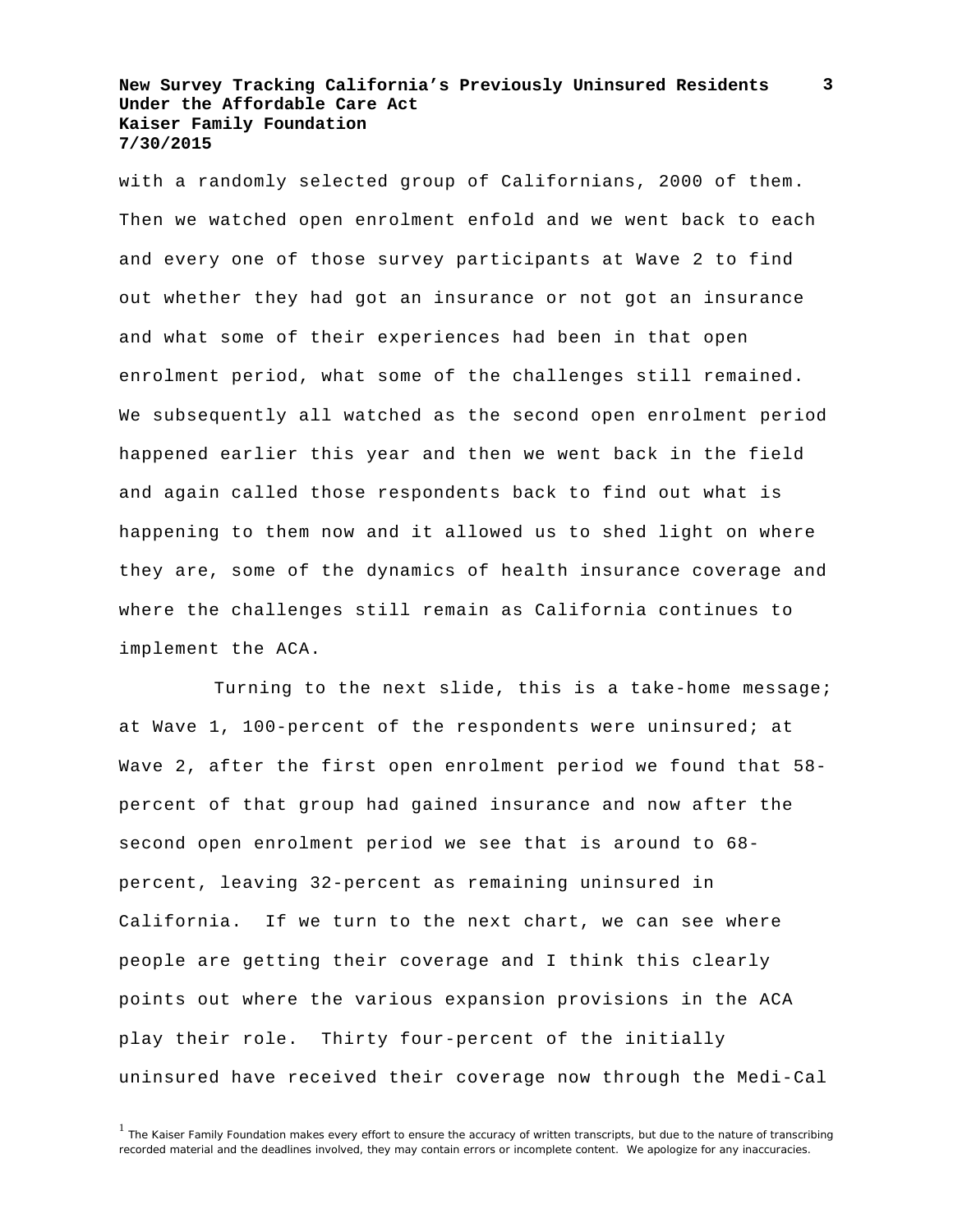**4**

program, the largest share, and then you see another 12-percent getting their insurance coverage through Covered California, that is majority of them telling us that they are receiving subsidies and that they would not be able to have insurance if it was not for those subsidies and then you see 14-percent are getting their insurance now through an employer-sponsored plan. Again, pointing out just the typical churn in the uninsured population and the fact that the employer-based system is still one of the main ways that people get their health insurance. I think that this chart shows the importance of the Medi-Cal expansion and its impact on helping California achieve the success that it has in terms of enrolling previously uninsured residents into coverage and I think has some implications for some of the states that have not expanded their Medicaid program.

On the next chart, we focus on what has happened to Hispanic uninsured population in California. There has been a lot of focus on that, the Hispanics made up one-half of the uninsured adult population in California prior to the expansion. We have all been watching carefully about what happens to this group as the ACA continues to be implemented. You can see on the left hand pie that if we look at all the uninsured Hispanics, 59-percent are now insured and that would seem to be a lower rate than what we see among whites where it

<sup>&</sup>lt;sup>1</sup> The Kaiser Family Foundation makes every effort to ensure the accuracy of written transcripts, but due to the nature of transcribing recorded material and the deadlines involved, they may contain errors or incomplete content. We apologize for any inaccuracies.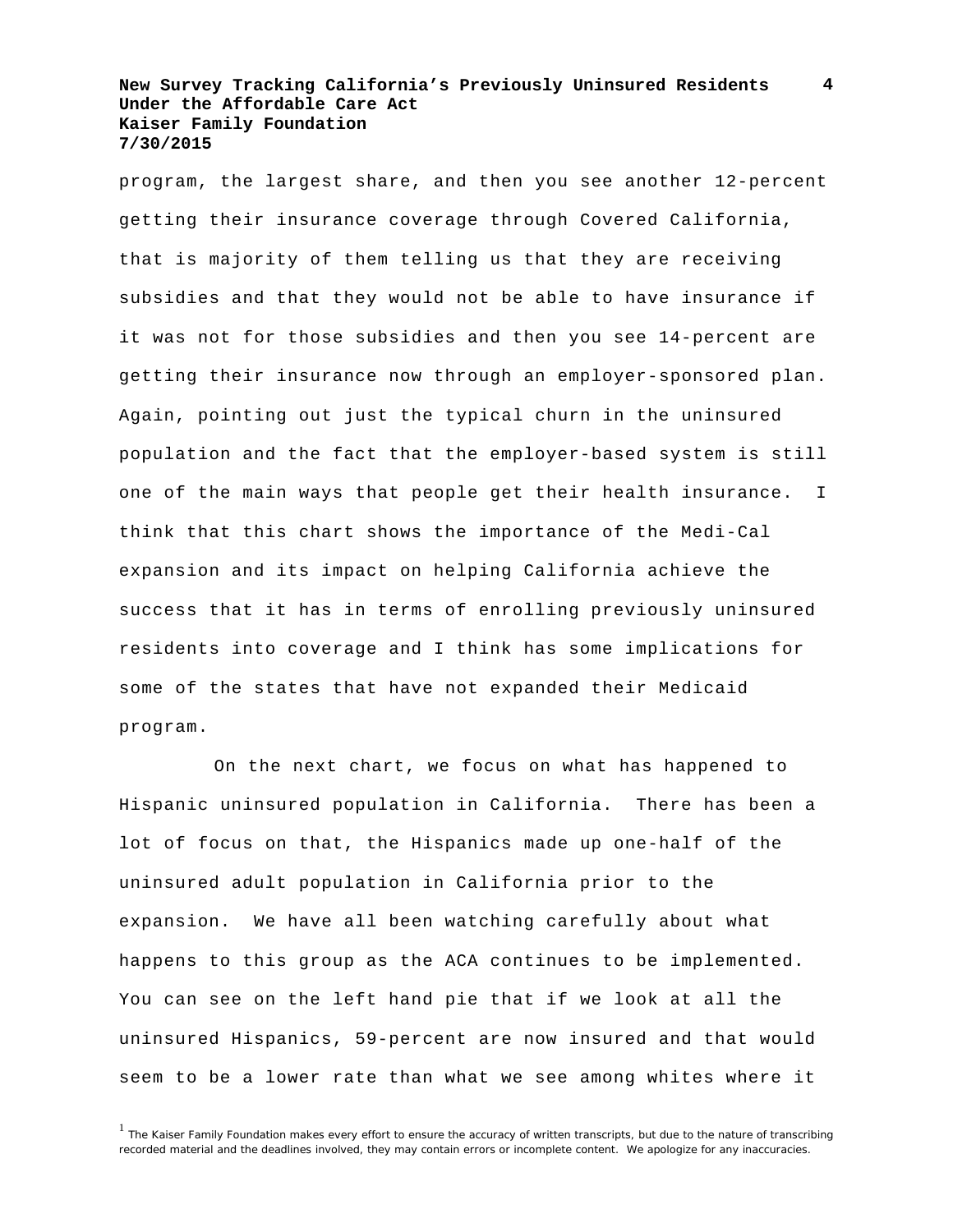**5**

is 79-percent, which is on the far right hand side. However, if you look at the pie in the middle, you see that as soon as we account for the Hispanic population that is likely undocumented so therefore not eligible for any of the expansion options under the ACA, you can see that the rates of enrolment for Hispanics and white are virtually identical, so 74-percent of eligible Hispanics that were uninsured prior to the ACA are now telling us that they have health insurance.

If we look at the next chart, this is where we can get a real flavor of the unique nature of this project and what it allows us to really dig into and that is the dynamics of health insurance coverage; for anybody who has been looking at the uninsured over time, you know that they have periods of moving in and out of insurance and even with these new coverage expansion options of Medi-Cal and the subsidies through Covered California, we still see some of that traditional churn in the market, so remember again that all of these groups, the bar on the left, all of these folks were uninsured at Wave 1. At Wave 2, 58-percent of them had insurance, but now when we go back and talk to them again at Wave 3, we see that some of those have lost their insurance and they have become uninsured again and some of them have remained insured, so 50-percent still have insurance, 8-percent are now uninsured again and of those who started out uninsured after Wave 2, 23-percent remained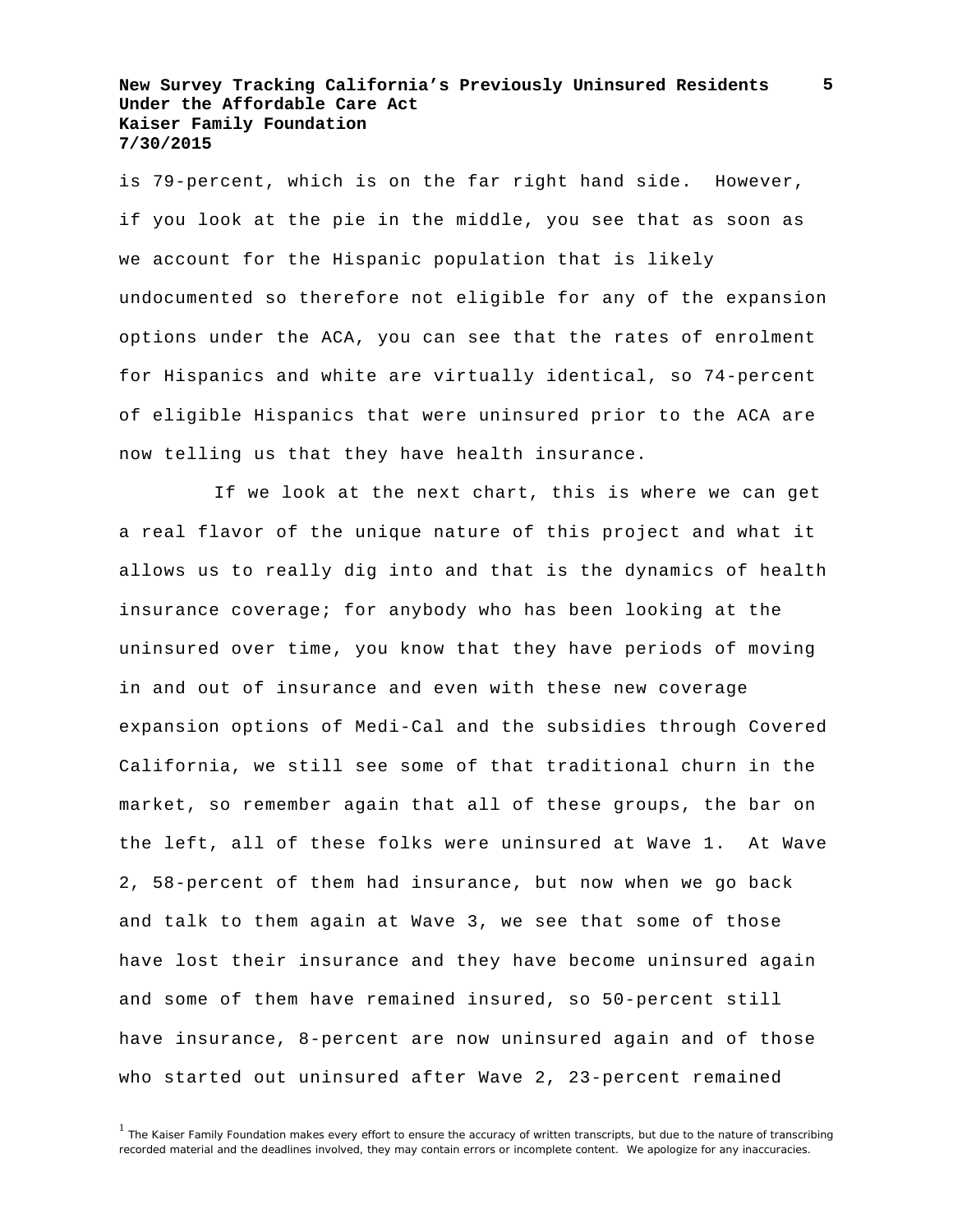uninsured and some of them became newly insured, so this just again points to a little bit of the complexity when we are thinking about the insurance markets and thinking about what is happening to people in their daily lives, but also sheds light on the underlying dynamics of the health insurance that is happening to people.

If we turn to the next slide, I think we can turn to what I think was by far the most surprising findings in this particular survey. We found striking gains in the financial security and access for people who got coverage. Again, one of the real benefits of the longitudinal panel nature of the project is that we talk to the same people over and over again, so what we are [inaudible 00:07:26] selling is here, and let us just focus on the left hand side of this chart, those first 4 bars, we are talking about the people who, when they were initially uninsured, half of them told us that their health needs were being met very or somewhat well, but now after having insurance, 86-percent of them tell us that their health needs are being met.

In comparison for those who were uninsured at the beginning of the project, 61-percent said that their health needs were being met very or somewhat well, fairly similar to what we saw for the other group, but yet that same group has not changed their opinion and their report at this point in

**6**

<sup>&</sup>lt;sup>1</sup> The Kaiser Family Foundation makes every effort to ensure the accuracy of written transcripts, but due to the nature of transcribing recorded material and the deadlines involved, they may contain errors or incomplete content. We apologize for any inaccuracies.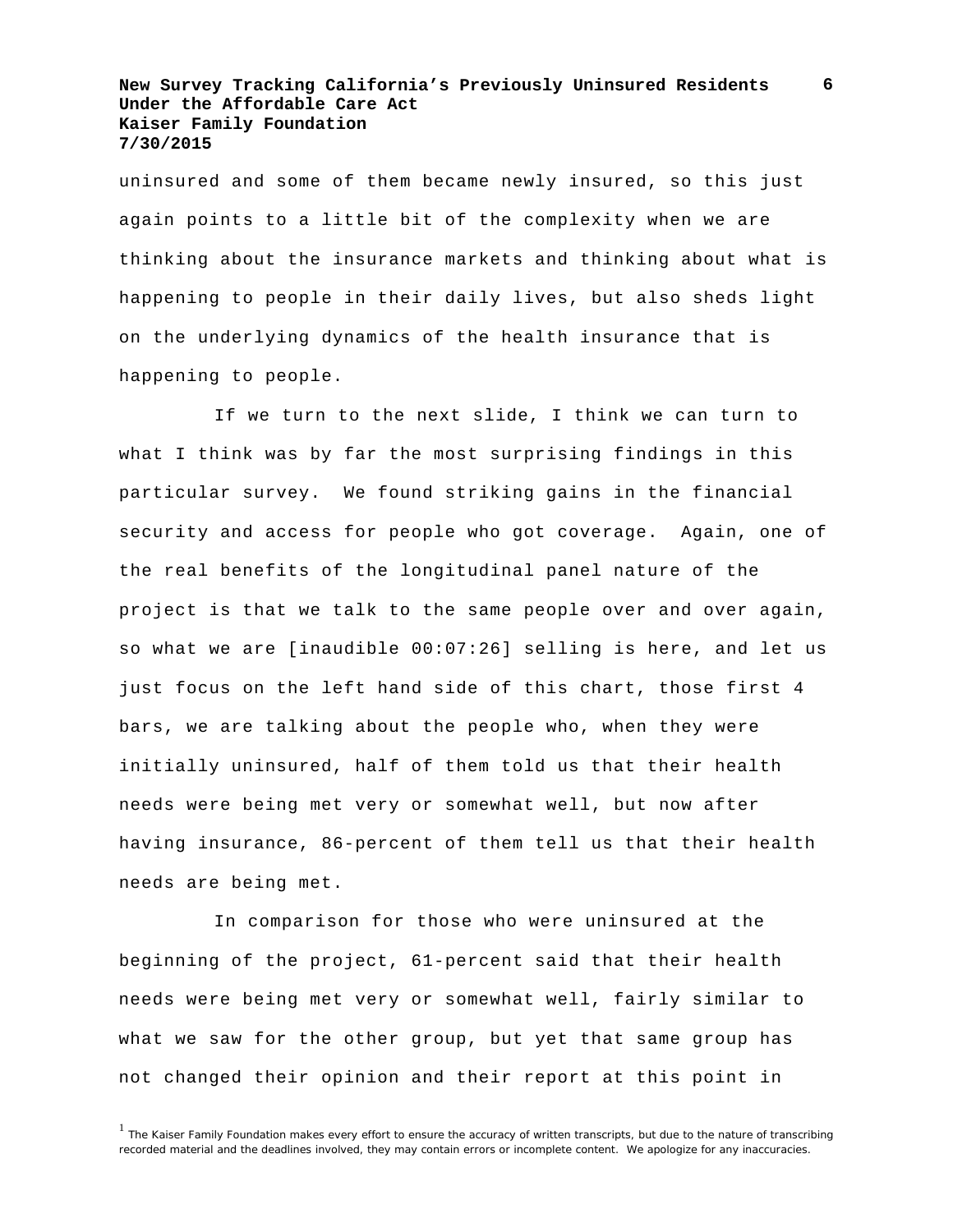time, so it really suggests that the folks who got insurance are seeing some of the benefits of insurance in terms of getting their health needs met and then if you apply the same thought process on the right hand side in terms of the place where they usually go to get care, they are seeing some gains in that and we if turn to the next chart, we see very similar picture when we talk about financial security and financial stress.

Again, the people who have got an insurance are much less likely now to tell us that it is very or somewhat difficult for them or their family to afford healthcare, just 49-percent say that now when 86-percent of those people said that to us at the beginning of the project and again you see that there is no change among the remaining uninsured. Coverage is not a panacea; we still see that half of the people here are reporting some challenges, but certainly those who have gained coverage report being better off than they did prior to having no coverage and as a last example of this when we talk to them about just their general financial situation, their concerns, their problems paying bills, on the next slide we can see that for those who have recently become insured, things like paying the rent and mortgage, utilities, gasoline are their top concerns ranking at the top of their list whereas for the remaining uninsured paying for healthcare is at the top

**7**

<sup>&</sup>lt;sup>1</sup> The Kaiser Family Foundation makes every effort to ensure the accuracy of written transcripts, but due to the nature of transcribing recorded material and the deadlines involved, they may contain errors or incomplete content. We apologize for any inaccuracies.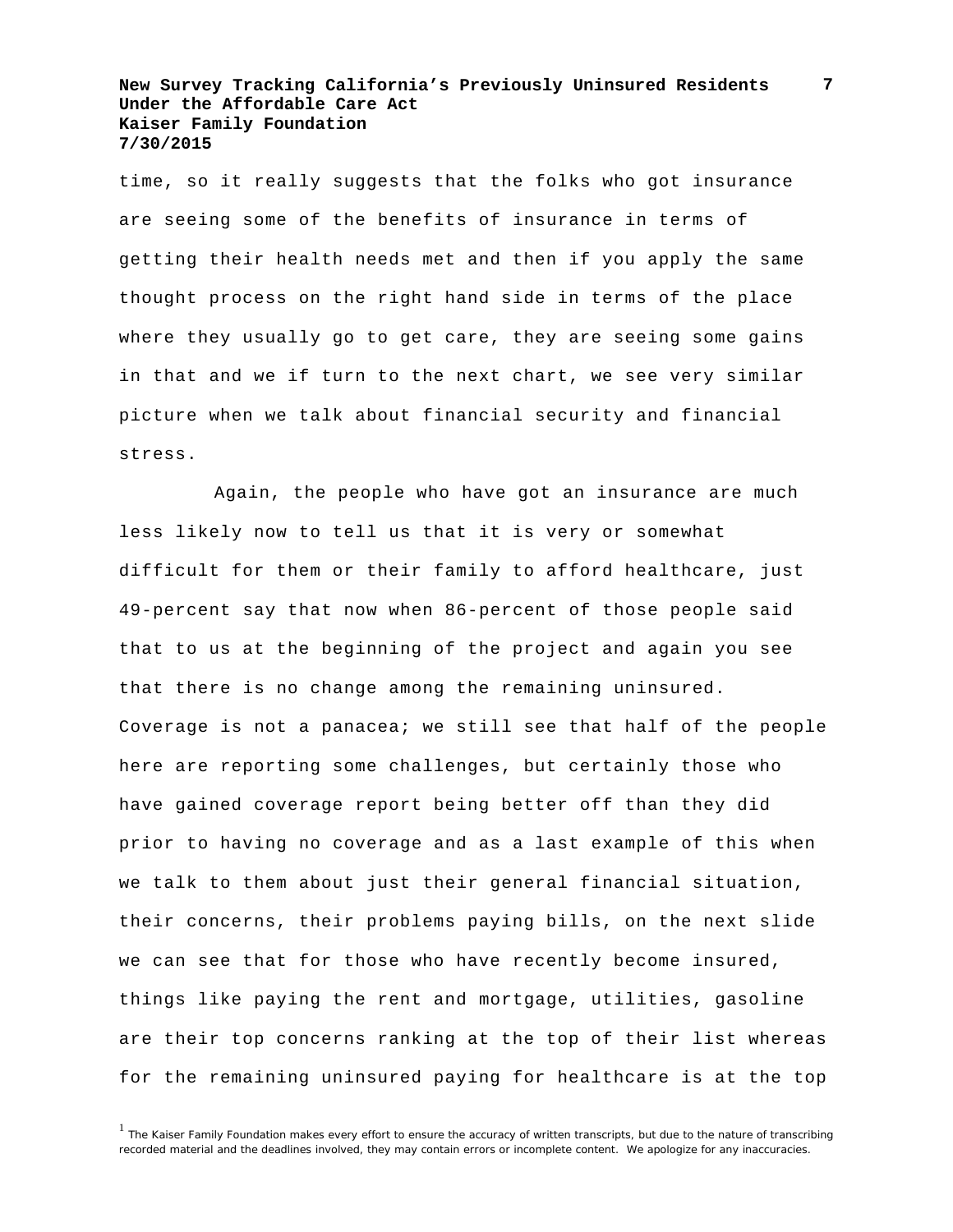of their list and I think this clearly illustrates the financial security and economic security that having insurance brings to people and that we have been able to document for the uninsured in California, and with that I am going to turn over to Bianca to take us through the rest of these slides.

**BIANCA DIJULIO:** Great, thank you Molly. Now I am going to focus in on the group of previously uninsured Californians who recently gained coverage and as you can see in this slide about 6 in 10 of the recently insured say that they stayed with the same plan that they had last year, while fewer than 1 in 5 reports switching to a different plan, and on the next slide we see, the left hand side shows, that most people who switched plans say that they were re-enrolled in the plan without having to take any action and about a third say that they took some sort of action to re-enroll. The middle pie shows that most people who stayed with the same plan did not shop around and look for other coverage options, but instead re-enrolled without shopping and on the right hand side we see that when we asked if they received information from their insurance company or Covered California or Medi-Cal about keeping their coverage in the new plan year, about 6 in 10 say they did receive information and just over a third say that they did not.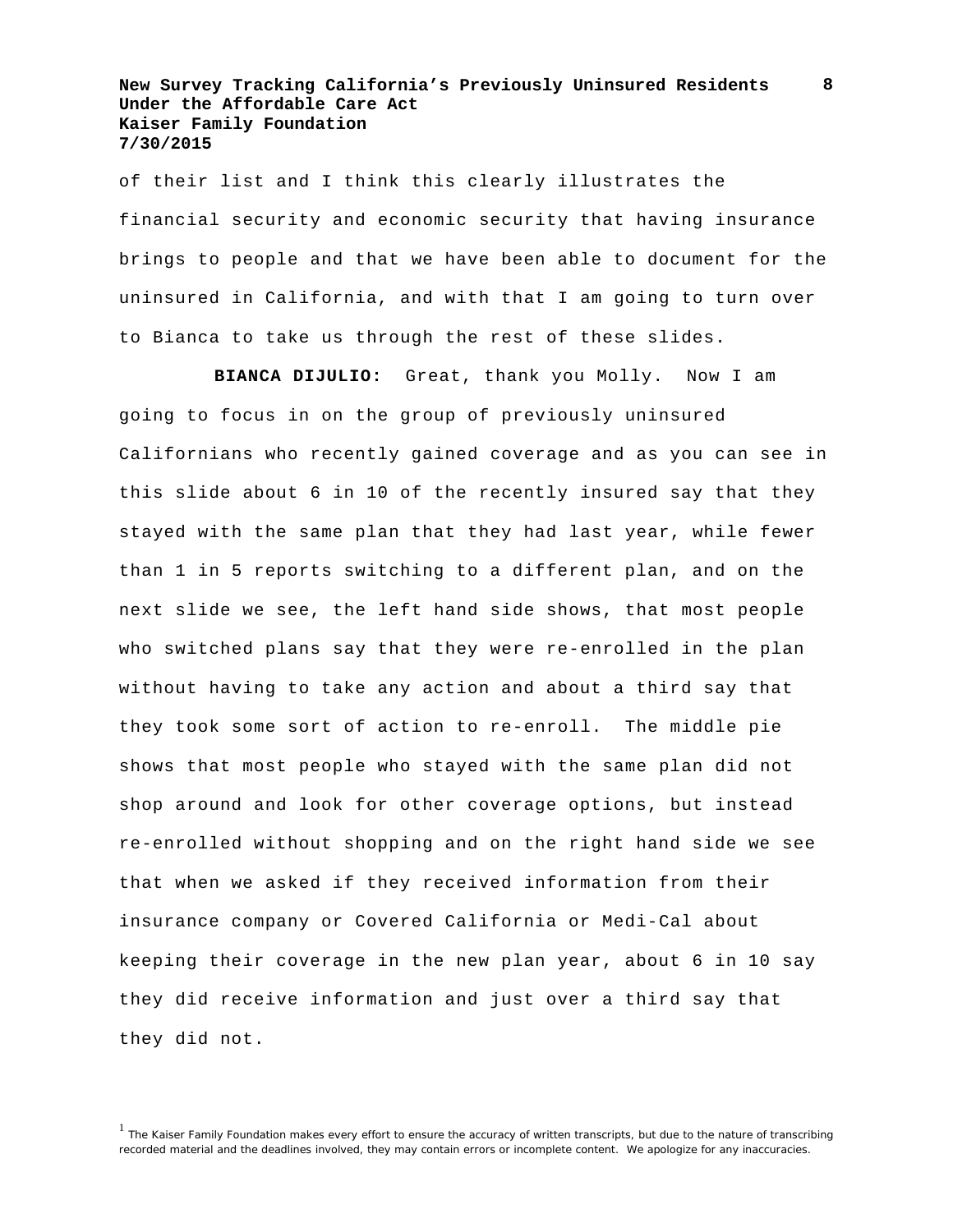The next slide shows us that most of the recently insured report positive experiences with their current plan so far and this includes 83-percent of Medi-Cal enrollees and 63 percent of people with plans through Covered California and these shares were similar to the shares among those with coverage through their employer and here we see that some are still reporting challenges in finding a doctor. The top bar shows that 16-percent say that they have been told by a doctor's office or clinic that they would not accept them as a new patient within the past year, more of those with coverage through Medi-Cal or Covered California say that they have had trouble finding a doctor to accept their insurance than those with coverage through an employer. The second set of bars on the bottom half shows about 3 in 10 of the recently insured say that they have had to wait longer than they thought was reasonable to get an appointment for medical care, but here we do not see any significant differences by plan type.

Now I am going to shift to looking at the group of people who were uninsured prior to the ACA that are still uninsured and as Molly mentioned this is 32-percent of those previously uninsured Californians and this slide breaks out the remaining uninsured a few different ways. On the right hand side, we see that about 4 in 10 of the remaining uninsured are undocumented immigrants and therefore not eligible for coverage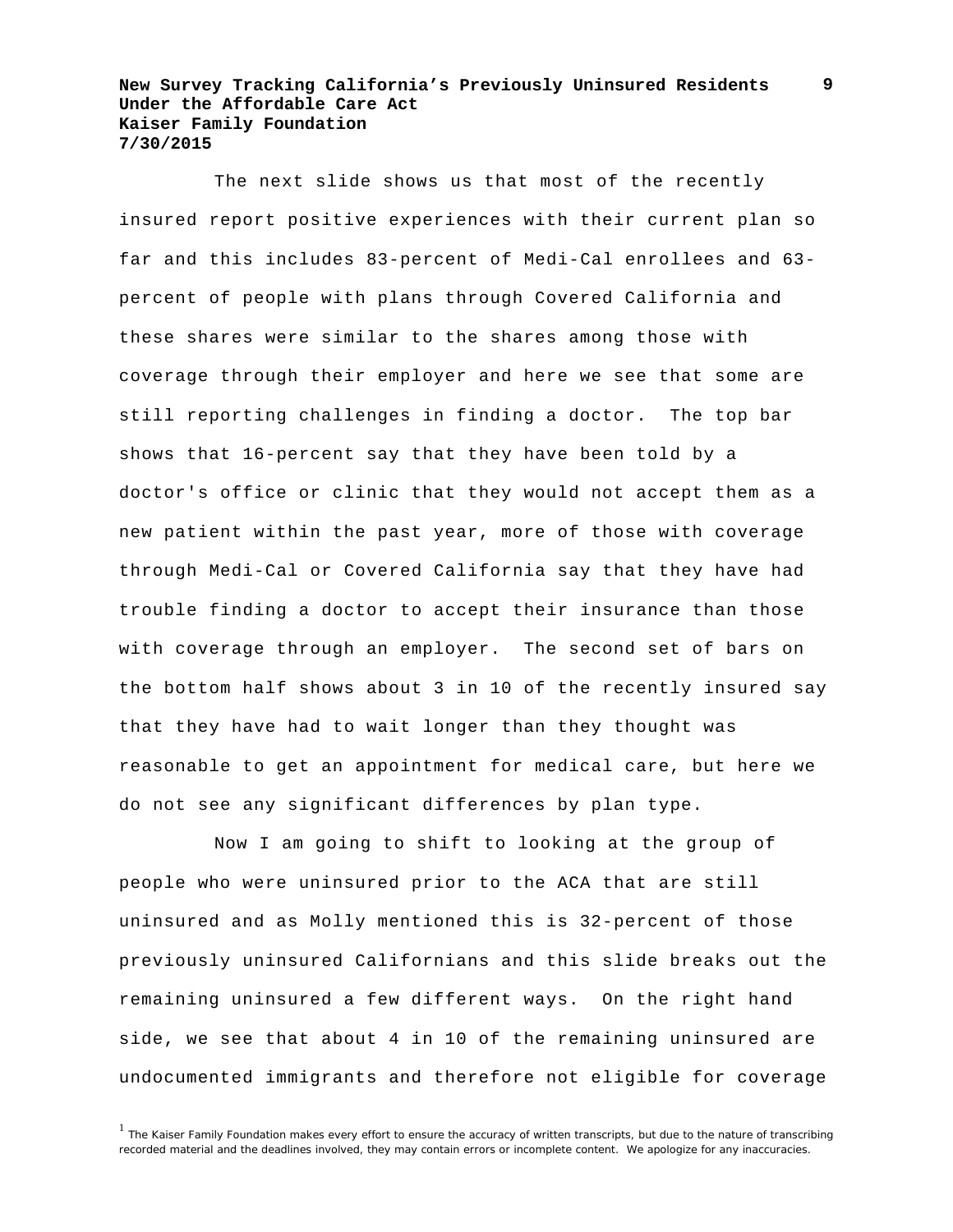through the ACA due to their immigration status. The middle pie is showing that a large share of them are long-term uninsured, meaning that they have been uninsured for 2 years or more and never had coverage and if you look at the dark blue part of that pie, about 4 in 10 are likely eligible for coverage, but have been long-term uninsured and this really indicates some potential challenges in getting them connected to coverage since they have been outside of the health insurance system for some time now.

On the right hand side, we see that 7 in 10 remaining uninsured are Hispanics including about 3 in 10 Hispanics who are likely eligible for coverage and 4 in 10 Hispanics who are not eligible due to their immigration status.

We asked those who have remained uninsured why they have not gotten coverage and the main reason that they give us that it is too expensive or that they cannot afford it. This may include some people who have shopped for plans and determined that it was outside of their means, but it may also include people who have not shopped, but just feel that they do not have room in their family budget for it at the time. Other reasons mentioned include eligibility reasons including some who say they are not eligible due to their immigration status and others say the main reason is that they just have not tried

<sup>&</sup>lt;sup>1</sup> The Kaiser Family Foundation makes every effort to ensure the accuracy of written transcripts, but due to the nature of transcribing recorded material and the deadlines involved, they may contain errors or incomplete content. We apologize for any inaccuracies.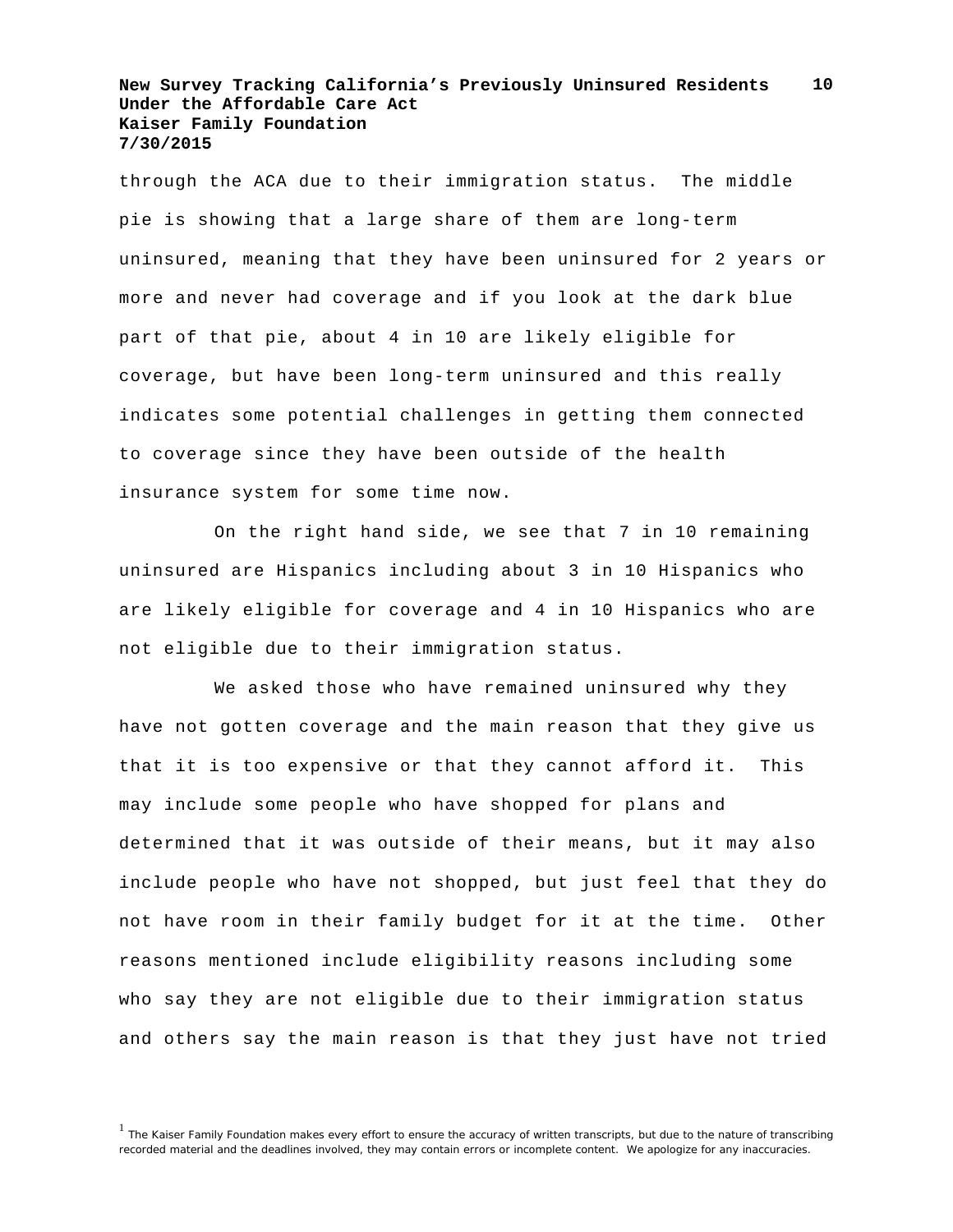to get coverage or that they have had problems with the application process.

This slide is really highlighting that immigration status may continue to be a barrier for enrollment among California's uninsured Hispanics. Half of them say they are worried that if they sign up for health insurance, they would draw attention to their immigration status or that of a family member and this share rises to about two-thirds of those who are uninsured, undocumented Hispanics.

With that we can turn it over for some questions. Thank you.

**MOLLYANN BRODIE:** Great. As Bianca just said, we are happy to take your questions on the study or on any of the implications. Larry is here to jump in on any of the policy details. I would just say that in conclusion, big takeaways here are that four people who did not have insurance prior to the ACA, California has been very successful in enrolling, about two-thirds of that group now has coverage, but the group that is left that does not have coverage is a harder-to-reach group. Many of them as Bianca just showed you are eligible, but they have not been attached to the health insurance system in a very long time. Many of them are ineligible for any of the new coverage options and I think it was that 15-percent who are both eligible and have had coverage recently that I imagine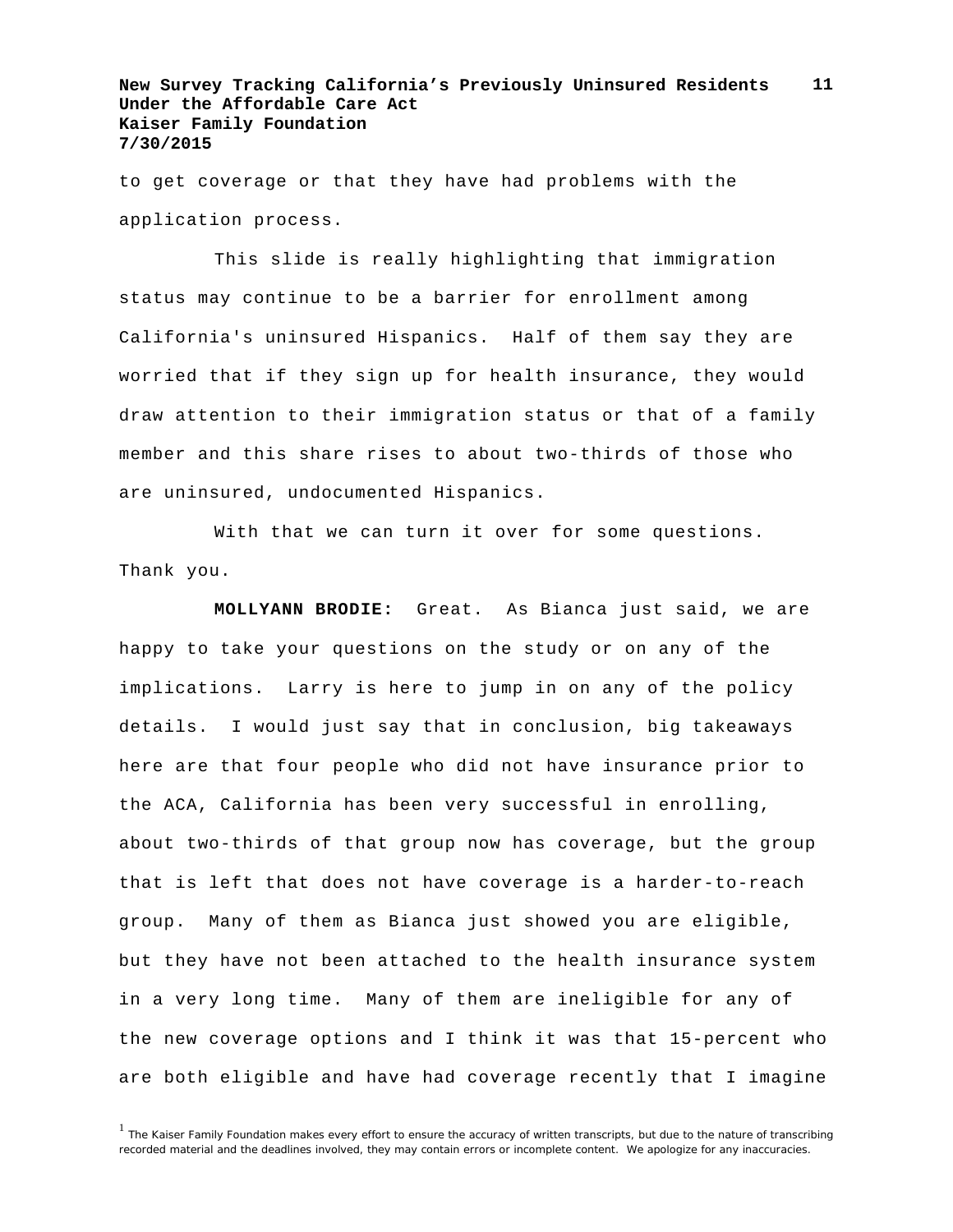might be the next group to go after for those who want to expand enrollment further. [Inaudible 00:15:15].

**CRAIG PALOSKY:** Hi, this is Craig Palosky. I am just going to be helping with the chat questions. The first one is, what is the number you are using for the undocumented? Not the percent, but the actual numbers, maybe you could explain how you got to our estimates on the undocumented.

**MOLLYANN BRODIE:** Yes. In the report we detail out what questions that we use to determine whether somebody is undocumented with a series of questions related to when they came to the country, how they came to the country, and things that they reported, so it is self-report, so it is the percentage based on what they are self-reporting. Bianca, do you want to do those details?

**BIANCA DIJULIO:** Yes, sure. The details are, we ask in the baseline survey whether or not they were born in the US, whether they came to the country without a Green Card and if they have received a Green Card or become a permanent resident since arriving and so we used the combination of those responses to those questions to categorize [inaudible 00:16:14] undocumented or not

**CRAIG PALOSKY:** Alright, another chat question is related; can you elaborate on the impact of undocumented Hispanic and what it means for the healthcare system?

<sup>&</sup>lt;sup>1</sup> The Kaiser Family Foundation makes every effort to ensure the accuracy of written transcripts, but due to the nature of transcribing recorded material and the deadlines involved, they may contain errors or incomplete content. We apologize for any inaccuracies.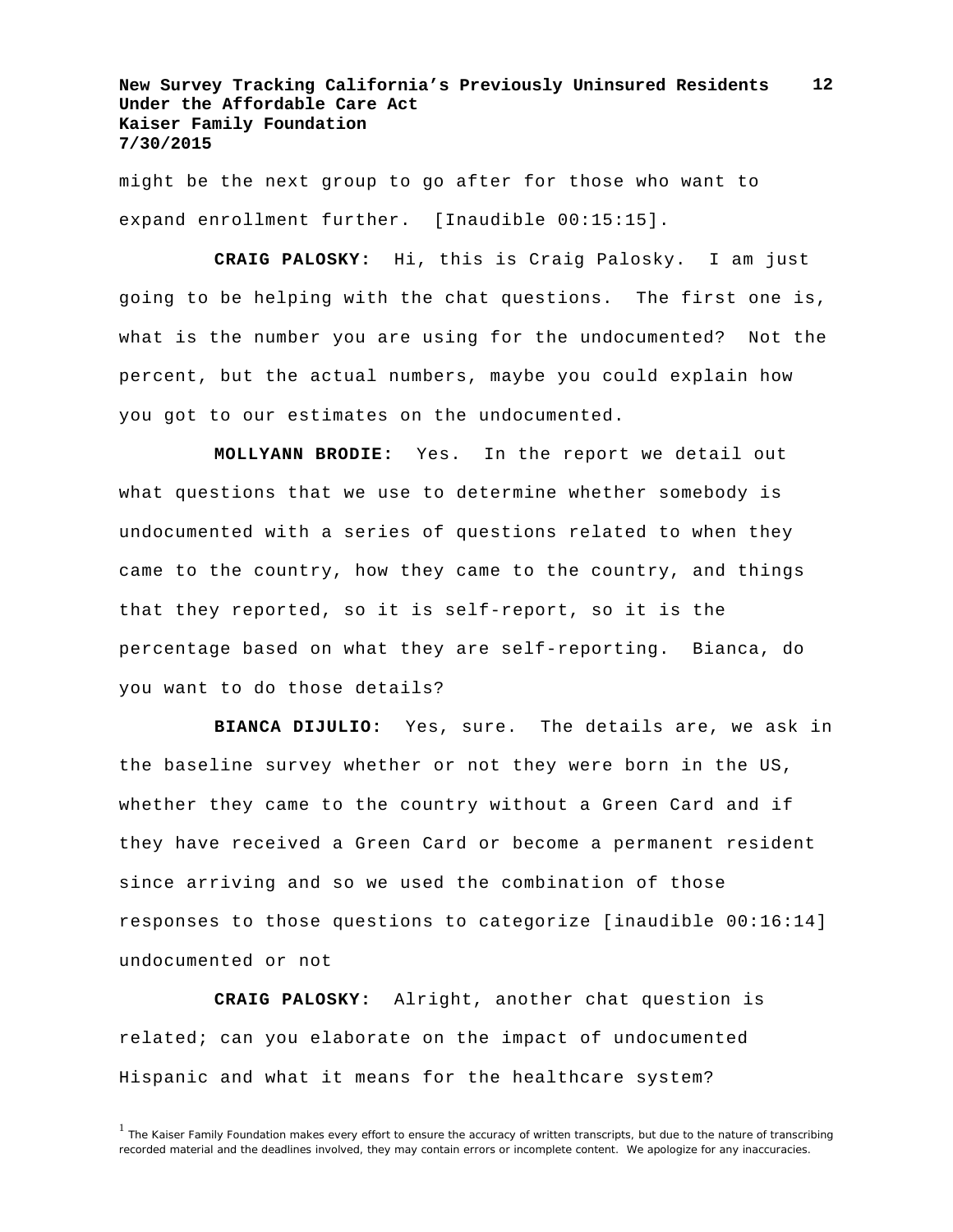**MOLLYANN BRODIE:** Larry, do you want to take that one?

**LARRY LEVITT:** Sure. Well, given the demographics of California, there are going to be substantial number of uninsured people even if everyone took advantage of their options under the ACA and that has challenges for the safetynet. I mean, as the number of uninsured in California drop, there may be less political support for maintaining the safetynet, but there will still be a substantial number of people, particularly undocumented immigrants, who are relying on those services.

**CRAIG PALOSKY:** Alright, the next question that has come in, have we reached a culture of coverage, which I assume has to do with whether the assumption is people have coverage versus not being sure?

**MOLLYANN BRODIE:** I think that what we are seeing from this particular project is that people who are offered coverage through these mechanisms that help them attain it and afford it, the vast majority of them stayed with coverage for both enrollment periods. Now we do not know if they had short periods of un-insurance in between that, but it bodes well for the idea that at least some of the uninsured may become part of the insured population and the generally insured population going forward. I do not know, Larry, if you have anything to add to that or Bianca?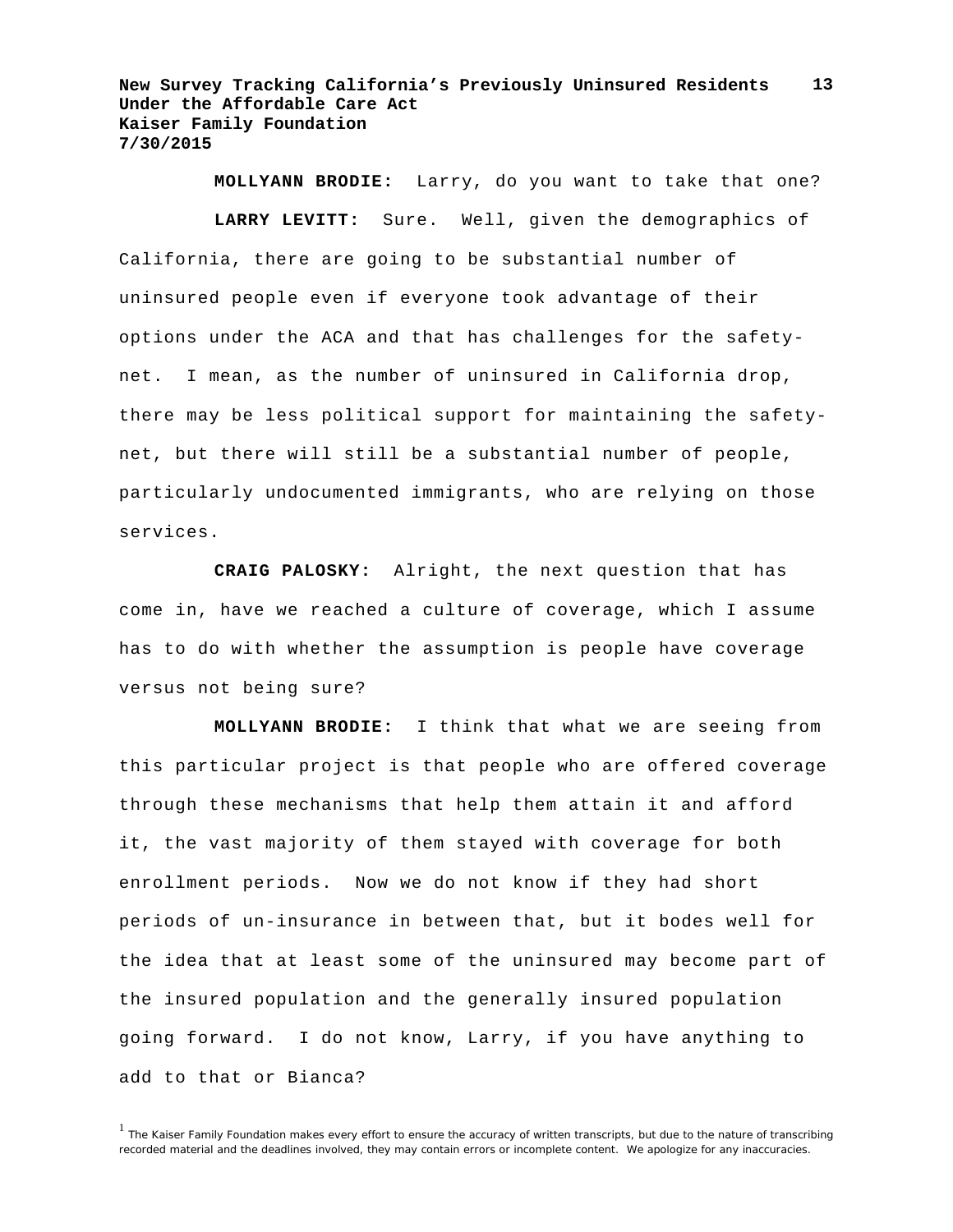**LARRY LEVITT:** I would just add, as Molly said, I mean the remaining uninsured are harder to reach and there are a number of reasons for that. They may have been uninsured for a long time, they may be concerned about immigration status issue of the family members or they may be more middle income families who are getting less assistance under the ACA, so face more affordability challenges, so the next couple of years, particularly as the penalties under the individual mandate ramp up substantially, will be telling as to whether those remaining uninsured can be reached [inaudible 00:18:52].

**CRAIG PALOSKY:** Alright, our next chat question from Barbara Anderson, do you have any breakout of undocumented percentages by region?

**MOLLYANN BRODIE:** Bianca, do we have that? I know [interposing] little bit, but—

**BIANCA DIJULIO:** Yes, a little bit. We are limited to some extent by sample size, but there are some regions that we were able to look at, I do not [inaudible 00:19:23].

**MOLLYANN BRODIE:** Yes, so we are happy to answer that question; if somebody will send us a separate email, we can do it when the call is over.

**CRAIG PALOSKY:** Okay, and Barbara [inaudible 00:19:36], I do not know if that helps.

<sup>&</sup>lt;sup>1</sup> The Kaiser Family Foundation makes every effort to ensure the accuracy of written transcripts, but due to the nature of transcribing recorded material and the deadlines involved, they may contain errors or incomplete content. We apologize for any inaccuracies.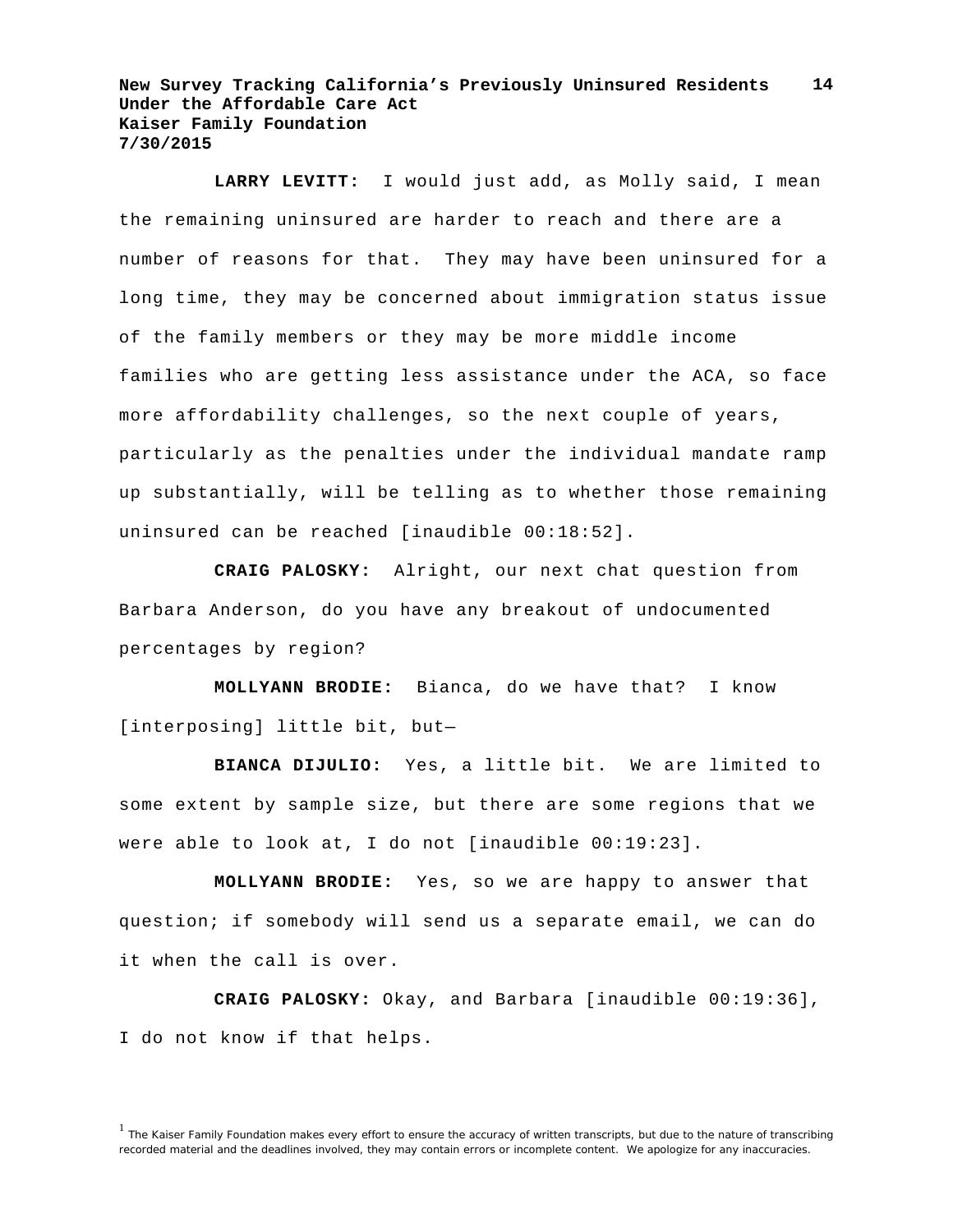**MOLLYANN BRODIE:** Figure out, which region she is particularly interested in? Yes, we got it.

**CRAIG PALOSKY:** The next question from Roger Smith, do you have any information on how the new insured enrollees are in the metal tiers of those saying they still have trouble meeting healthcare cost, how many have Bronze plans versus other types of plans?

**MOLLYANN BRODIE:** That is a great question. We asked about plan type. Bianca, do you remember what those results were?

**BIANCA DIJULIO:** Our results are actually fairly similar to what Covered California reports overall; I can pull it up, most have Silver plans if I remember correctly, let us see if I can find it.

**MOLLYANN BRODIE:** As she is looking for the numbers, the one thing I would say is you just cannot forget the initial demographics of this group. The vast majority of the previously uninsured in California are very low income group of people so even if they are now getting subsidized care and subsidized premiums it still can be a burden for them in their budgets to be paying for care and so I think that is [inaudible 00:20:50] we are picking up in the survey. There is another thing that we saw in the survey is that for people who understand their new plans, they were a little bit less likely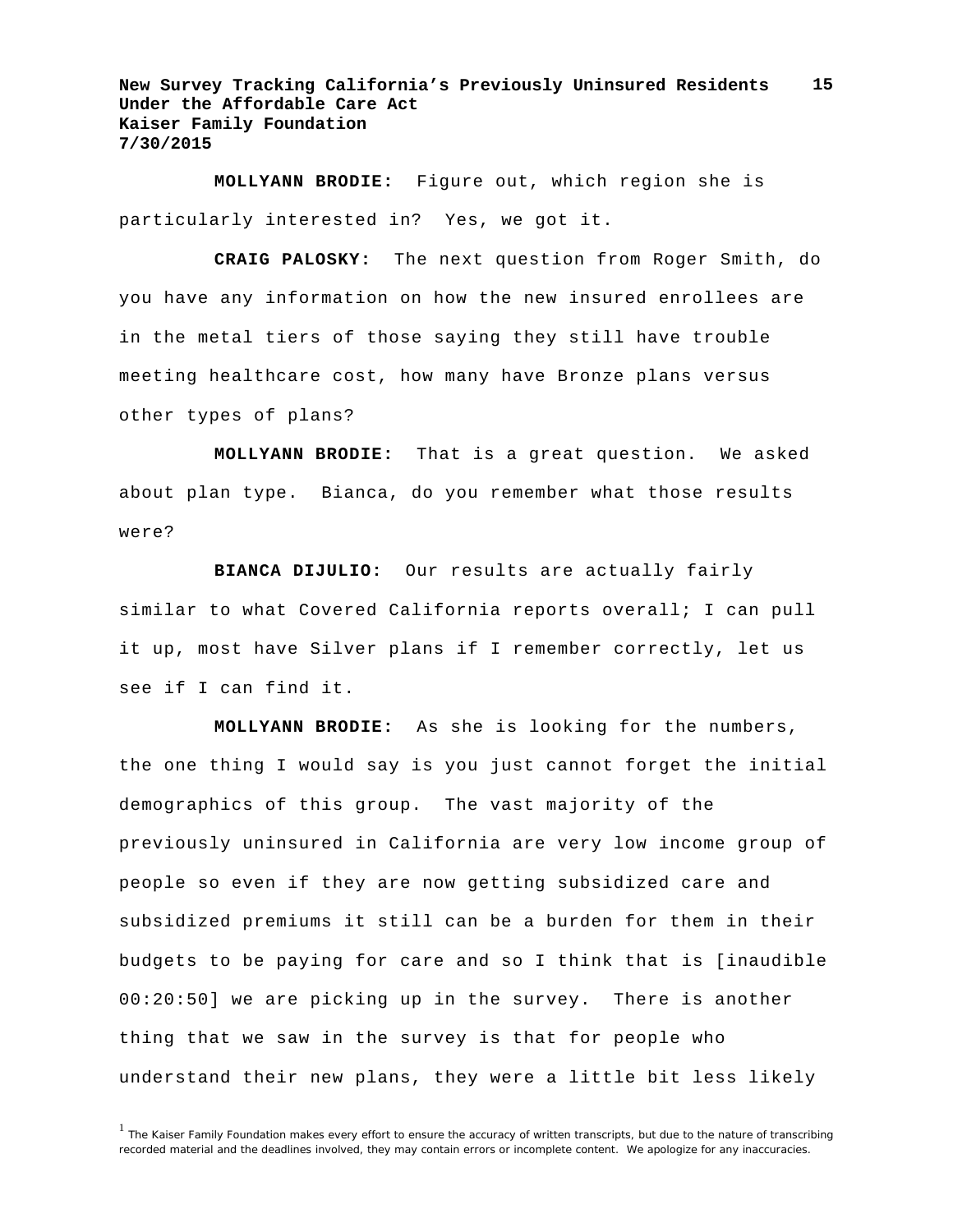to tell us that they were having trouble affording the plans; I think they might be navigating them better.

For people who did not understand their plans, they were more likely to tell us that they were having trouble getting care because of the cost or having trouble affording care, so some of it might be the fact that, we are talking about a group who was for the most part uninsured for a long time prior to these expansion and new to insurance and perhaps new to navigating it and to figuring out how they can really try to protect themselves financially.

**BIANCA DIJULIO:** Yes, and so just to add the numbers, like I said most people have Silver plans, about 4 in 10 of those with individual coverage and about quarter have Bronze plans, so we also find that about a quarter say they do not know and so I think when you remove that group that says they do not know it matches very similar to our Covered California reports [inaudible 00:21:56] the plan distribution.

**CRAIG PALOSKY:** Alright, the next question, I think is from Paul DeMicco, how many uninsured were part of the original 2000 sample, is it a statistically significant sample stuff you can classify—

**BIANCA DIJULIO:** Thank you for reminding me to go through the message. Yes, we started with an initial

<sup>&</sup>lt;sup>1</sup> The Kaiser Family Foundation makes every effort to ensure the accuracy of written transcripts, but due to the nature of transcribing recorded material and the deadlines involved, they may contain errors or incomplete content. We apologize for any inaccuracies.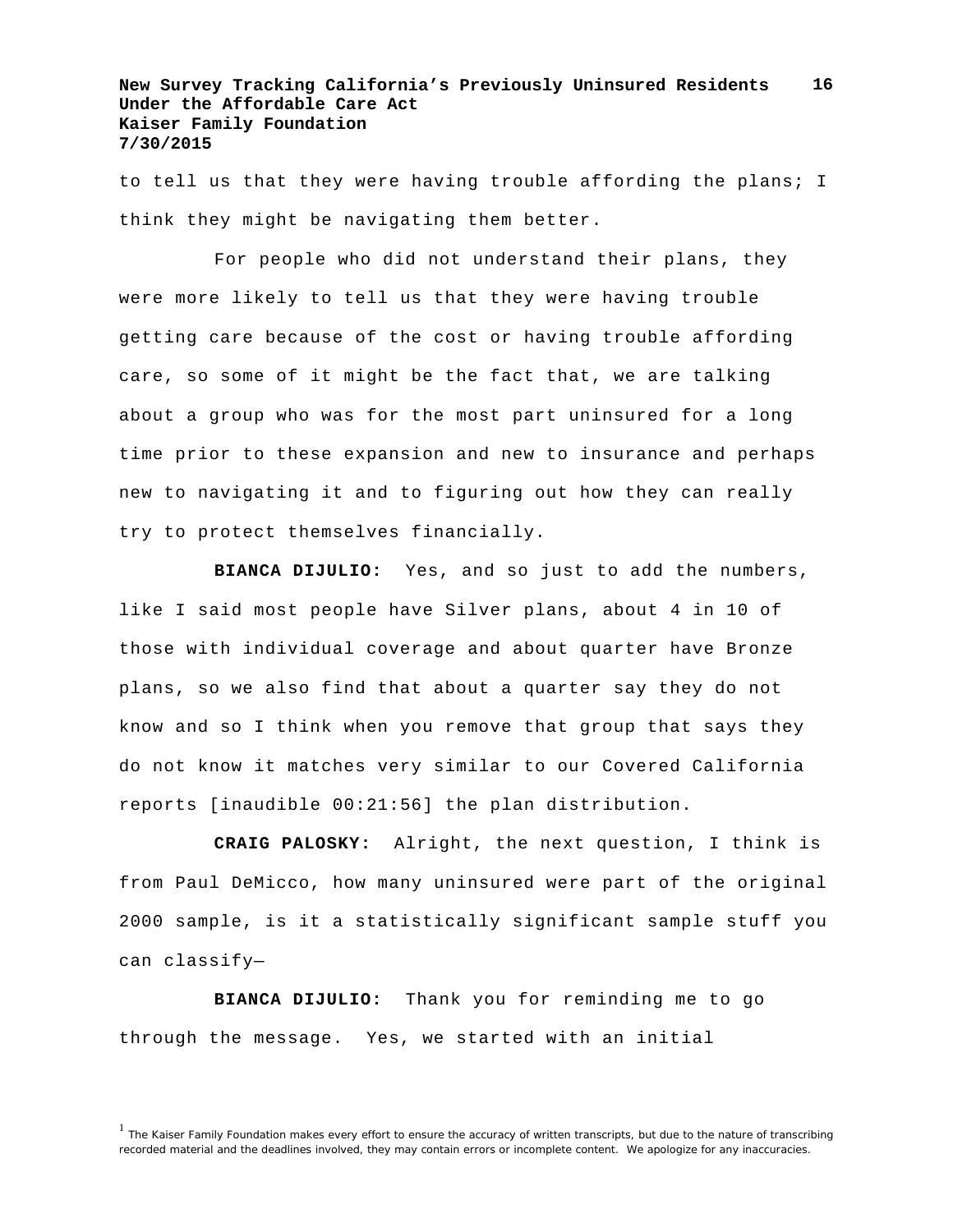representative randomly selected sample of Californians who were insured before the ACA options went into place—

**CRAIG PALOSKY:** Uninsured.

**BIANCA DIJULIO:** Who were uninsured, sorry, before the ACA options went into place. The sample was 2001, just because we got that extra person, non-elderly uninsured California adults, and we have been able to re-contact, I think in the latest survey we were able to recontact 1100 of those 2000, and when we did some analysis looking at who we were able to recontact and who we were not, there is no suggestion that we have any skewed results as a result of the inability to recontact all 2000. I would say, in my opinion, it is significantly and [inaudible 00:23:11] large enough sample and the project was created in a way such that we could be drawing these quantitative conclusions about what was happening to people as the ACA rolled out and that we could follow them over time and still have statistically valid results.

**CRAIG PALOSKY:** Alright. The next question is how does the number of people who struggle to find a provider, 16 percent, compare to that number in previous waves of this survey, what still needs to be done to reduce the provider gap?

**MOLLYANN BRODIE:** Bianca, do you want to take that one? **BIANCA DIJULIO:** Yes, I do not actually believe that is a question that we asked in previous waves, although from Wave

<sup>&</sup>lt;sup>1</sup> The Kaiser Family Foundation makes every effort to ensure the accuracy of written transcripts, but due to the nature of transcribing recorded material and the deadlines involved, they may contain errors or incomplete content. We apologize for any inaccuracies.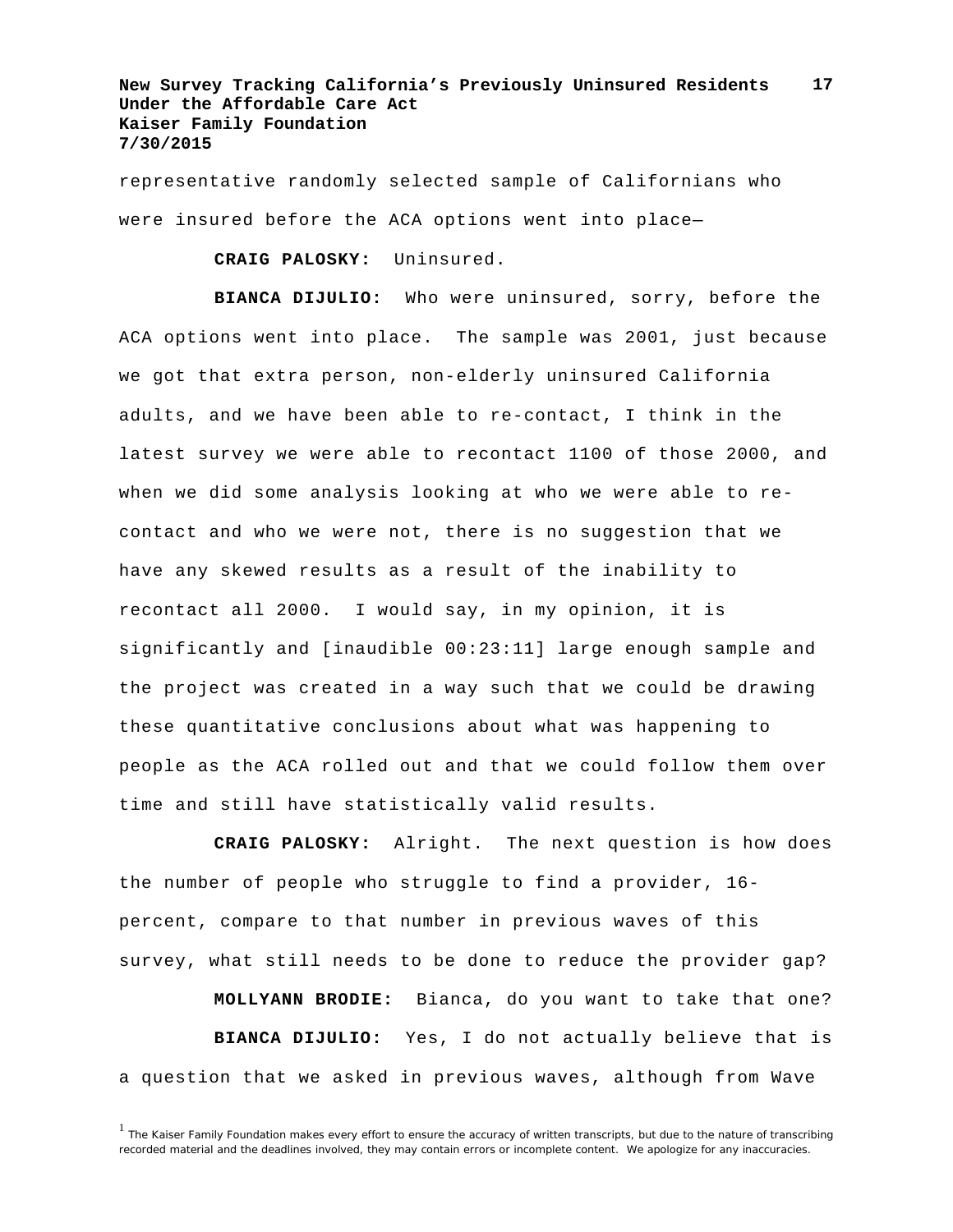1 we know that this was a group who was having significant issues accessing healthcare, affording healthcare from some of the results that Molly presented with the [inaudible 00:24:06] shared thing, that their health needs were being met, were too much higher in Wave 1 and they are among the people who got insurance this wave, so I do not think we asked that specific question because it was more about the people who have insurance now and whether they were having issues actually using that insurance, but from some of the other measures we know that in Wave 1 they were a group that was having a harder time accessing care and affording care.

**MOLLYANN BRODIE:** I would just say that this is in a sense that newly insured group or the recently insured group as we call them in the report is now exhibiting the same responses as we have always seen from the insured group. Insured Americans often report having trouble getting access to doctors and getting into see providers and in a sense it is now a new, but perhaps good problem to have that now that they actually have the means to potentially pay for care, we are now seeing them starting to report some of the challenges that just exist in our healthcare system more generally. Larry, if you have anything else to add to that?

**LARRY LEVITT:** No. [Inaudible 00:25:22].

<sup>&</sup>lt;sup>1</sup> The Kaiser Family Foundation makes every effort to ensure the accuracy of written transcripts, but due to the nature of transcribing recorded material and the deadlines involved, they may contain errors or incomplete content. We apologize for any inaccuracies.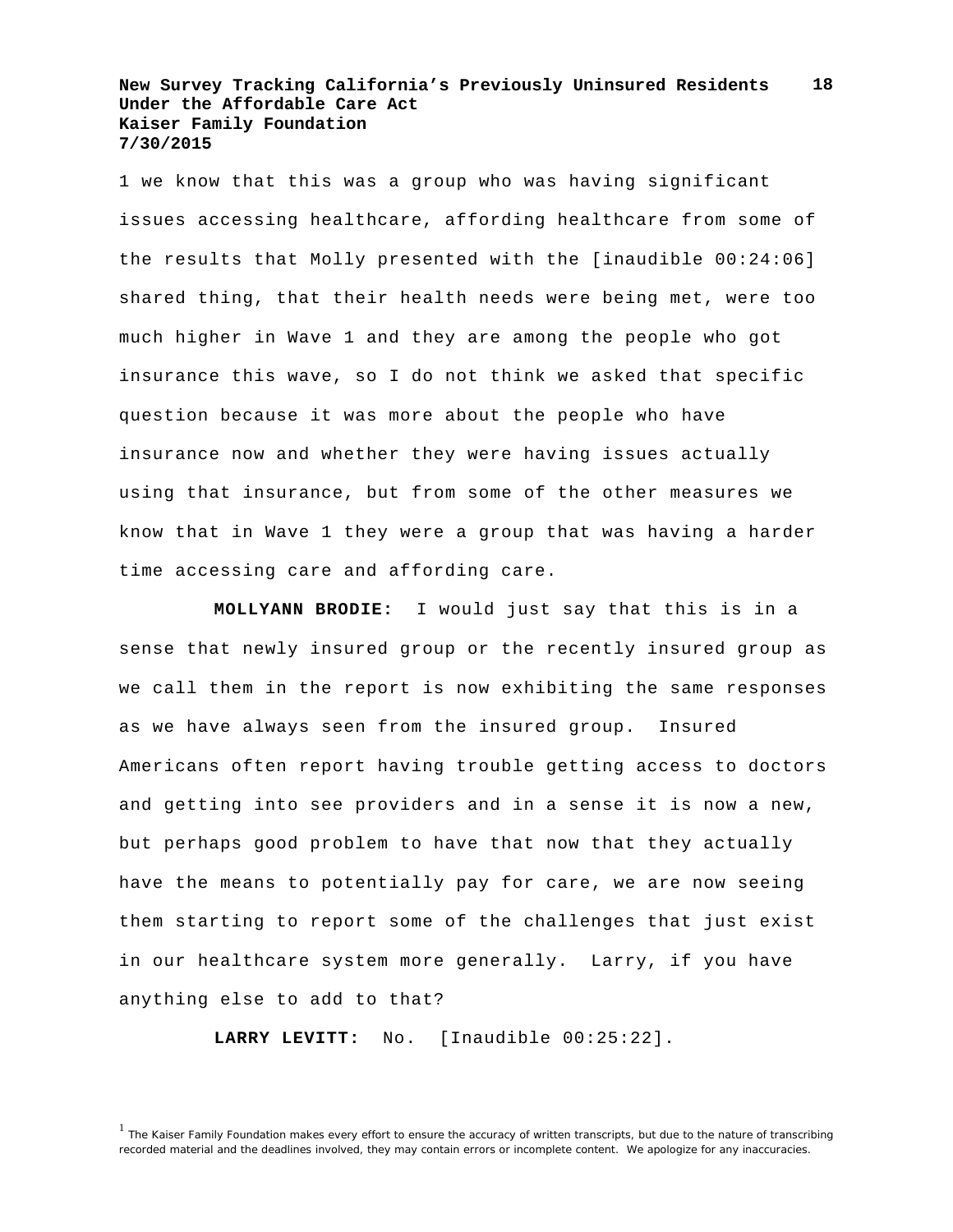**CRAIG PALOSKY:** Alright, another question. This is David Groningen [misspelled? 00:25:29] about the change in the culture. What I meant is that people have talked about changing the culture and creating a culture of coverage particularly among the Latino community. Have we reached that point?

**MOLLYANN BRODIE:** Larry you want to start that one and maybe I will [inaudible 00:25:54], do you have any response—

**LARRY LEVITT:** Yes, if you look at the topline numbers that Molly presented, roughly two-thirds of people who are uninsured before the ACA went into effect now have insurance, so insurance is now close to the norm among those previously uninsured Californians, particularly for those who are actually eligible for coverage, so I would say that the ACA has created a new norm when it comes to health insurance where there is an expectation that you will be covered. There are, I think, particular challenges in the Latino population in California because of the ineligibility of undocumented immigrants and fear of how family members might be affected in applying for coverage and I think it will be interesting to watch what happens in the next year when the individual mandate gets fully phased in. I mean the penalties have been relatively modest up until now, but that changes significantly in 2016 when the penalties become quite substantial. We are in uncharted